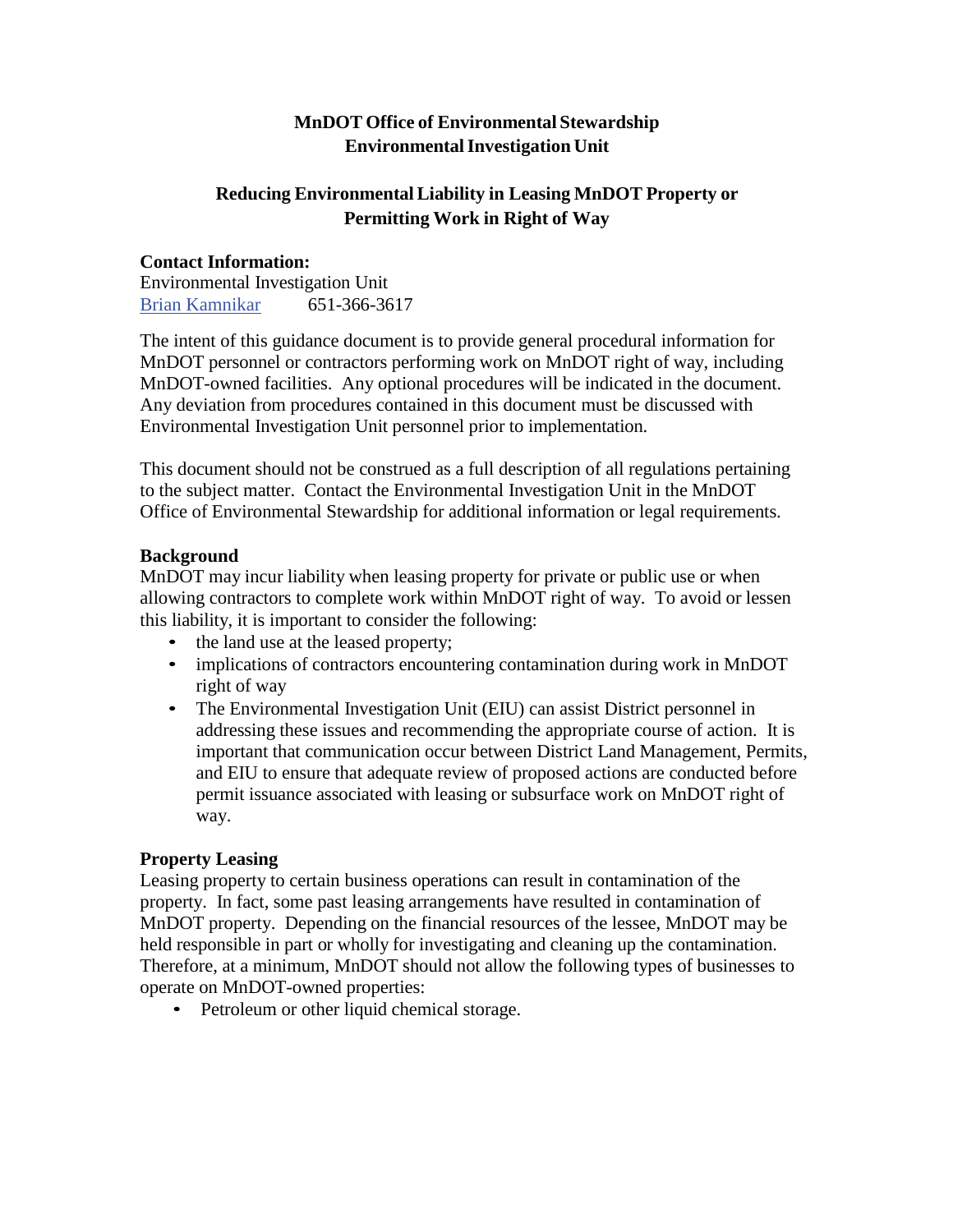- Hazardous Waste Generators.
- Manufacturing and industrial operations.
- Wood treatment operation or treated wood storage.
- Vehicle maintenance.
- Onsite chemical use and storage (e.g., vehicle maintenance, dry cleaning, degreasing, paint spraying, wood treatment, etc.).

Any department property that is leased should be periodically inspected for signs of actual or potential site contamination. Indicators of contamination include the following:

- Fugitive dumping.
- Obvious areas of fill materials.
- Aboveground storage tanks.
- Vent pipes (may indicate presence of underground storage tanks).
- Wells (groundwater monitoring or supply wells) or cisterns.
- Onsite chemical use (e.g., vehicle maintenance, manufacturing or industrial operations, dry cleaning, degreasing, paint spraying, wood treatment, etc.).
- Chemical/waste containers, storage rooms, or sheds.
- Outdoor storage yards.
- Subgrade features with the potential to leak (e.g., hydraulic hoists, oil-water separators, vaults or vats).
- Stained soil or stained floors with large cracks.
- Dead vegetation.

#### **MnDOT Permit Issuance for Work in Right of Way**

MnDOT also incurs liability for soil and groundwater contamination mismanaged by third parties performing subsurface work on its right of way. MnDOT also may incur third party liability for workers unknowingly exposed to soil and groundwater contamination present on MnDOT right of way. As a result, MnDOT has the obligation to report the presence of soil and groundwater contamination on its right of way to those obtaining permits for subsurface work. EIU can provide the District permits coordinator information with regard to the occurrence of contamination on specific parcels and the need to have special permit conditions addressing the contamination attached to subsurface work permits issued on the parcel.

Following is standard language that should be included for permits issued to contractors cleaning up chemical spills in MnDOT right of way:

Excavation of petroleum contaminated soil must continue until there is no further evidence of contamination based on visual and olfactory observations and photoionization soil screening values do not exceed 3 parts per million.

Verification soil samples must be collected from the excavation area following removal of the contaminated soil and submitted for laboratory analysis. The number of samples collected (one sample for every 100 square feet excavated) must be in compliance with MPCA Guidance Document 3.01 [\(www.pca.state.mn.us/publications/c-prp3-01.pdf\).](http://www.pca.state.mn.us/publications/c-prp3-01.pdf).)